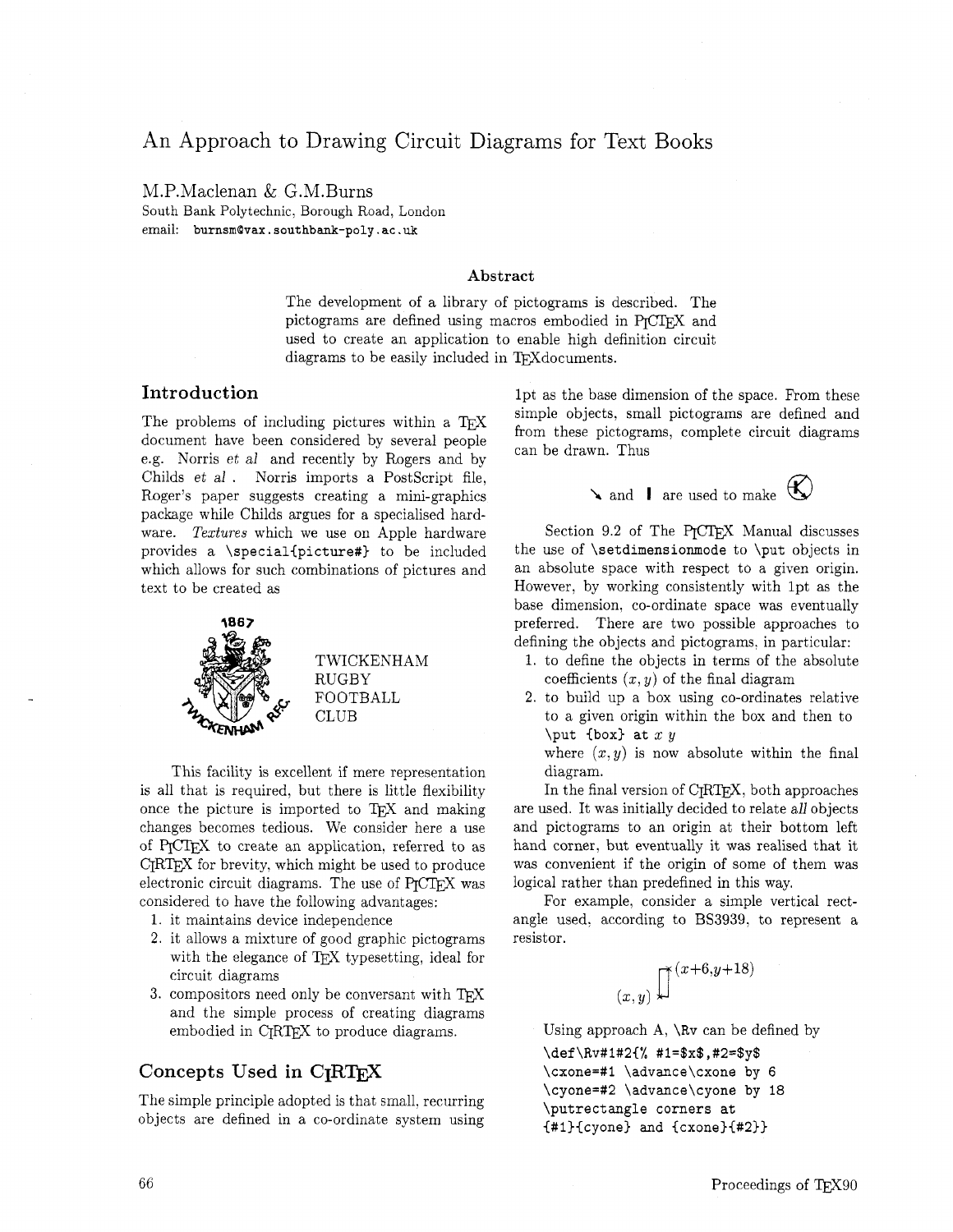It is then used simply as  $\Rv{x}y$  where  $x, y$ are absolute coordinates in the space of the final diagram.

Approach B follows the suggestion made in Section 8.2 of the PJCIFX manual on how to include pictures in pictures. Thus **\Rv** can be defined by

```
\def \RvC\% 
\putrectangle corners at 0 18 and 6 0 
1
```
**\Rv** is subsequently placed in the final picture using **\put {\Rv) [bl] at** x **y.** In this case. approach B is preferred because it is simpler and use of \put allows for an  $x_{shift}$  and/or a  $y_{shift}$  so that the resistor can be located at the known end of a vertical line and offset 3pt to place the origin. Note that we found that the inclusion of **\beginpicture**  . . **\endpicture** as suggested in Section 8.2 was found to be unnecessary in the definition.

An example of logical placement is

**\label#1#2#3#4{% #l=\$x\$ #2=\$y\$**  % **#3=pin number #4=label \$\cdots\$** 

used to draw this IC.



Here, each label is placed as

$$
(x, y)
$$

The parameter **#4** can contain any text, including symbols, so that the depth of this sub-box is unknown. Since its depth will define the depth of **\label,** logical placement is essential to maintain alignment.

Once these concepts were understood, a library of objects and pictograms was developed.

#### **Tricks**

 $\triangleright$  and **o** are used to make  $\triangleright$ 

Initially, the inversion bubble that converts a buffer to an inverter was constructed using **\circulararc,** which took a long time to compile and used considerable amounts of memory. It was noticed that a lower case o in courier font is circular. and at lOpt, of a perfect size to be used as **\bubble** which can be **\put** immediately!

**b** and **I** are used to make **H** 

Infill of shapes proved to be difficult. The diode triangle is constructed by successively **\puting** on a centerline vertical rules of diminishing height and offset 0.4pt to each other. The down arrow of the  $npn$  transistor is drawn similarly by  $\phi$  abouting a series of lines radiating from the tip of the arrow.

Labels of some signals are drawn with a bar over the symbol to indicate that the signals are active low. Given that the symbols are of unknown length, this was solved by

```
\def\actlow#1{\hbox{#1}
\setboxl=\hbox{#l3\kern-\wd1 
\raise5.5pt\hbox{% 
\vrule height 0.4pt width \wdl 
) 3
```
## Problems

It must be stressed that problems discussed here relate to our use of P<sub>I</sub>CI<sub>E</sub>X in trying to create an application for which it was not intended and not to **PrCTFX** itself.

- 1. **\linethickness** has no effect on **P**JCTEX macros producing curves so that. for example, the circular outline used to draw the transistor could not be changed.
- **\loop** ... **\repeat** does not seem to work within any of our defined macros which involve use of **P<sub>T</sub>CT<sub>F</sub>X**.
- During development, variable names were chosen which by chance coincided with names used in **P<sub>T</sub>CTFX**. To avoid repetition of the problems this caused. all CIRTEX variables now start with a **c** e.g. **\cxone**
- Our initial use of **\setbox1** gave very odd results until the valuable advice to always use **\newbox** was remembered (which produced **\box22!).**
- Our attempt at object-orientated development implies deeper and deeper grouping which may contribute to greater use of memory than is necessary.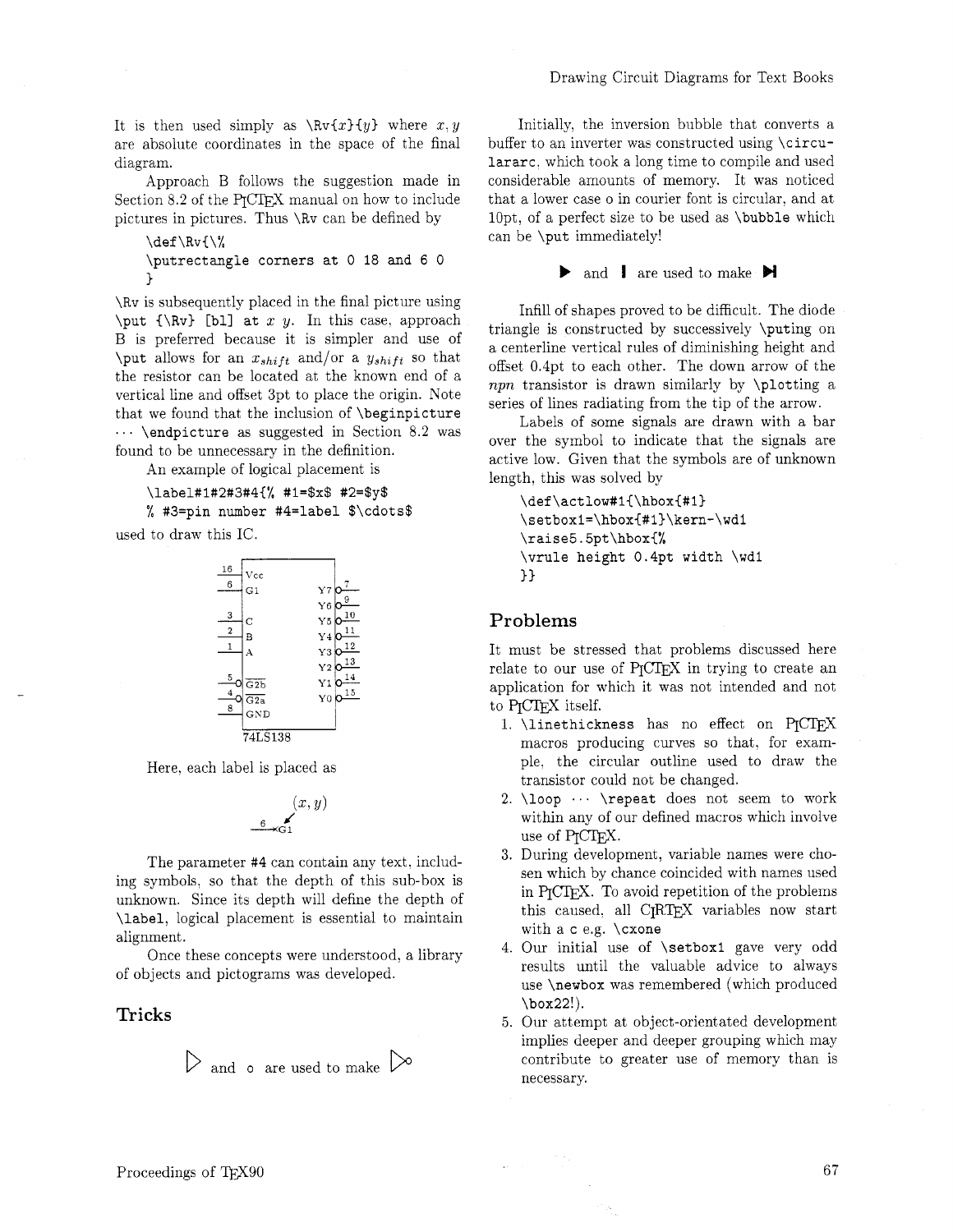### Conclusion

The extent of development now allows us to quickly draw diagrams like these,



ument. Indeed, it is now possible to produce diagrams such as that in the Appendix, but this takes 37 kbytes of memory and over 6 minutes to compile on a Macintosh II! The reason for this is simple, that PICIFX must calculate many of the basic shapes of the objects. A tantalising reference is made on page 389 of the The T $FX$ book to a font \qc which contains four quarter circles as characters but no hint is given as to its availability. If a font which contains all the basic object shapes which we use could be developed and combined with the computational power implied in the use of which we use could be developed and combined<br>with the computational power implied in the use of<br> $\pi$  vithin P<sub>I</sub>CT<sub>E</sub>X, then as Rogers suggests, we<br>would be able to produce a package capable of easy would be able to produce a package capable of easy production of circuit diagrams of suitable quality to be included in text books.

# Bibliography

Norris & Oakley. 1988. "Electronic Publishing," TFX88 Exeter Proceedings.

Rogers, David. 1988. TUGboat 10(1), April.